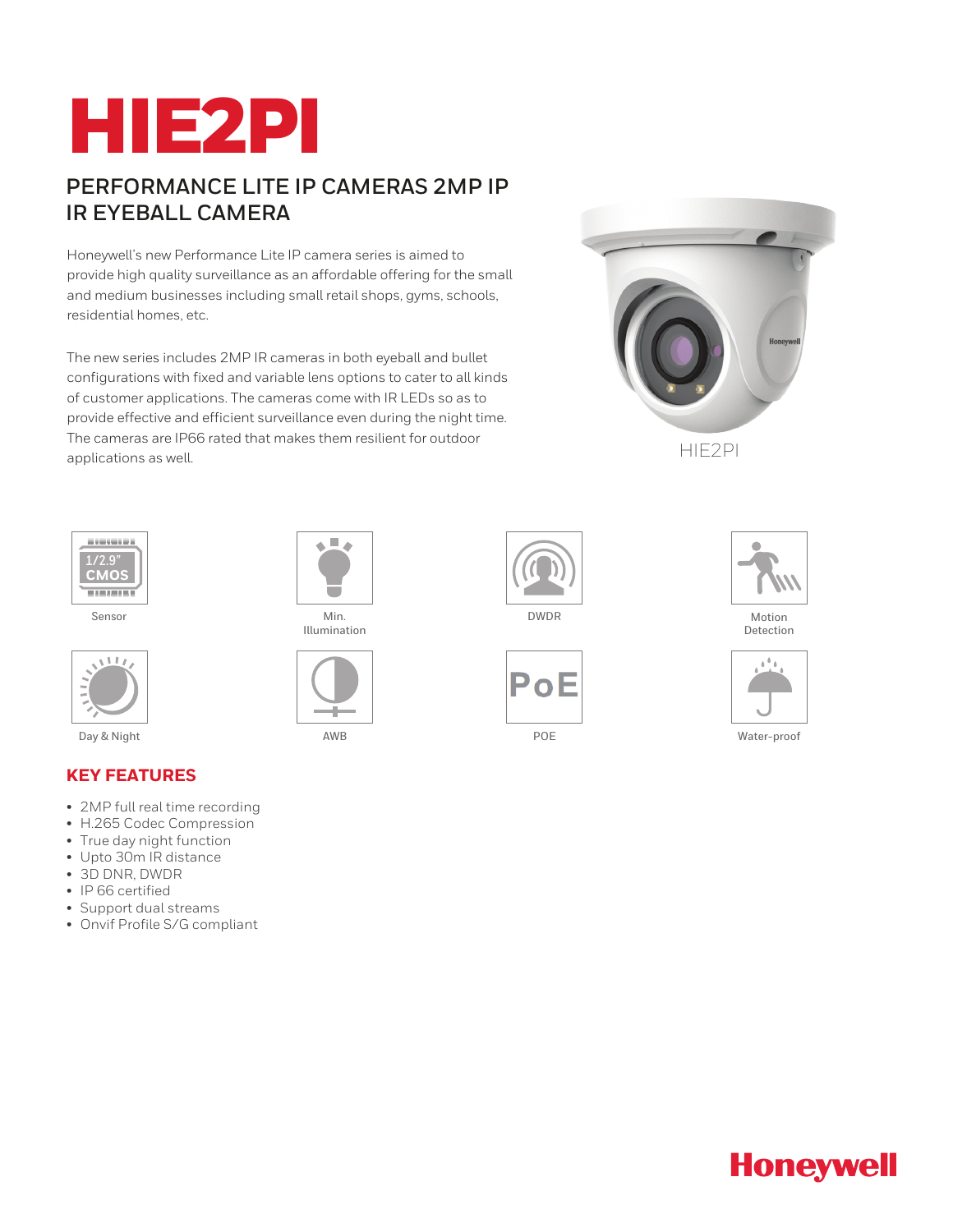# **HIE2PI PERFORMANCE LITE IP CAMERAS**

## **SPECIFICATIONS**

| <b>CAMERA</b>            |                                                                                                             |
|--------------------------|-------------------------------------------------------------------------------------------------------------|
| Image Sensor             | 1/2.9 CMOS                                                                                                  |
| Number of Pixels (H x V) | 1920 x 1080                                                                                                 |
| Electronic Shutter       | $1/25s \sim 1/100000s$                                                                                      |
| Iris                     | Fixed Iris                                                                                                  |
| Min Illumination         | 0.007 lux @F1.2, AGC ON; 0 lux with IR                                                                      |
| Lens                     | 3.6 mm @F2.4, Angle of View: 88 deg                                                                         |
| Day & Night              | TDN                                                                                                         |
| Wide Dynamic Range       | Digital WDR                                                                                                 |
| <b>IMAGE</b>             |                                                                                                             |
| Video Compression        | H.265 / H.264 / MJPEG                                                                                       |
| Compression Standard     | Baseline / Main / High Profile                                                                              |
| Resolution               | 1080p, 720p, D1, CIF                                                                                        |
| Number of Streams        | 2 (main stream, sub stream)                                                                                 |
| Resolution               | Main stream: 50Hz: 1080p / 720p @(1-25fps) Sub stream: 50 Hz: D1/CIF/480 x 240 @(1-25fps)                   |
| <b>Bit Rate</b>          | 256 Kbps~4 Mbps                                                                                             |
| Encode Mode              | CBR / VBR (Freely adjustable in CBR, 5 levels in VBR)                                                       |
| Image Settings           | ROI, Saturation, Brightness, Contrast, Wide Dynamic, Sharpen, Noise reduction, De-fog, Watermark, Heartbeat |
| ROI                      | 3 ROI                                                                                                       |
| <b>INTERFACES</b>        |                                                                                                             |
| Network                  | <b>RJ45</b>                                                                                                 |
| <b>FUNCTIONS</b>         |                                                                                                             |
| Remote Monitoring        | IE / Firefox Browsing, CMS control                                                                          |
| Online Connection        | Simultaneous monitoring for upto 4 users; support multi-stream real time transmission                       |
| Network Protocol         | TCP/IP, UDP, DHCP, NTP, RTSP, DDNS, SMTP, FTP, HTTPS                                                        |
| Interface Protocol       | ONVIFS, ONVIFG                                                                                              |
| Motion Alarm             | Supported                                                                                                   |
| IR Distance              | $10 - 20 m$                                                                                                 |
|                          |                                                                                                             |
| IP Rating                | <b>IP66</b>                                                                                                 |
| <b>OTHERS</b>            |                                                                                                             |
| Power Supply             | DC12V/PoE                                                                                                   |
| Power Consumption        | $\langle$ 4 W                                                                                               |